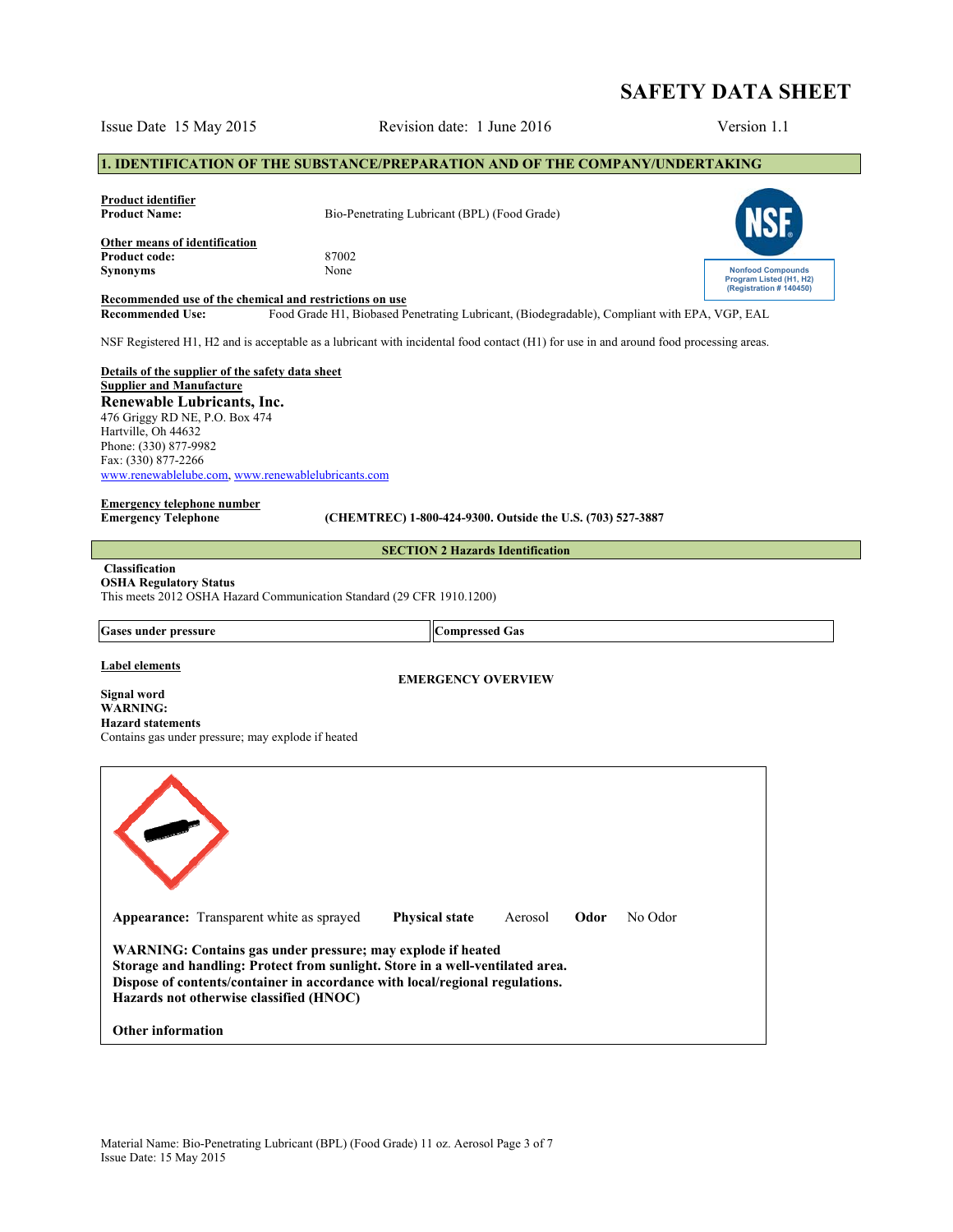# **SECTION 3 –COMPOSITION/INFORMATION on INGREDIENTS**

This material is considered hazardous by the OSHA Hazard Communication Standard (29 CFR 1910.1200).

| <b>Components</b>                                                                                                                                | $CAS-No$                                                                                                                                                   | Weight %                                                                                     | <b>Trade Secret</b> |
|--------------------------------------------------------------------------------------------------------------------------------------------------|------------------------------------------------------------------------------------------------------------------------------------------------------------|----------------------------------------------------------------------------------------------|---------------------|
| Carbon Dioxide<br>124-38-9                                                                                                                       |                                                                                                                                                            | $1 - 10\%$                                                                                   |                     |
| Oil Mist                                                                                                                                         | N/A                                                                                                                                                        | 90-99%                                                                                       |                     |
|                                                                                                                                                  | <b>SECTION 4-FIRST AID MEASURES</b>                                                                                                                        |                                                                                              |                     |
| Eye contact:                                                                                                                                     | Flush eye with water for 15 minutes. If symptoms persist, call a physician.                                                                                |                                                                                              |                     |
|                                                                                                                                                  |                                                                                                                                                            |                                                                                              |                     |
| <b>Skin contact:</b>                                                                                                                             | Wash off immediately with soap and plenty of water. Remove and wash contaminated<br>clothing before re-use. If skin irritation persists, call a physician. |                                                                                              |                     |
| Inhalation:                                                                                                                                      | respiration. If symptoms persist, call a physician.                                                                                                        | Move to fresh air. If breathing is difficult, give oxygen. If not breathing, give artificial |                     |
| <b>Ingestion:</b>                                                                                                                                | conscious, drink plenty of water. Obtain medical attention.                                                                                                | Do not induce vomiting. Risk of product entering the lungs on vomiting after ingestion. If   |                     |
|                                                                                                                                                  | Most important symptoms and effects, both acute and delayed                                                                                                |                                                                                              |                     |
| <b>Symptoms</b>                                                                                                                                  | No information available.                                                                                                                                  |                                                                                              |                     |
|                                                                                                                                                  | Indication of any immediate medical attention and special treatment needed                                                                                 |                                                                                              |                     |
| Notes to physician:                                                                                                                              | Treat symptomatically.                                                                                                                                     |                                                                                              |                     |
|                                                                                                                                                  | <b>SECTION 5 - FIRE-FIGHTING MEASURES</b>                                                                                                                  |                                                                                              |                     |
| Suitable extinguishing media:                                                                                                                    | Use dry chemical, CO2, water spray or "alcohol" foam.                                                                                                      |                                                                                              |                     |
| Unsuitable extinguishing media                                                                                                                   |                                                                                                                                                            | Do not use a solid water stream as it may scatter and spread fire                            |                     |
| Specific hazards arising from the chemical<br>In the event of fire, cool tanks with water spray.                                                 |                                                                                                                                                            |                                                                                              |                     |
| <b>Explosion data</b>                                                                                                                            |                                                                                                                                                            |                                                                                              |                     |
|                                                                                                                                                  |                                                                                                                                                            | Sensitivity to Mechanical Impact                                                             | None.               |
|                                                                                                                                                  |                                                                                                                                                            | Sensitivity to Static Discharge                                                              | None.               |
| Special protective equipment for firefighters:<br>In the event of fire, wear self-contained breathing apparatus.                                 |                                                                                                                                                            |                                                                                              |                     |
| <b>SECTION 6-ACCIDENTAL RELEASE MEASURES</b>                                                                                                     |                                                                                                                                                            |                                                                                              |                     |
| Personal precautions, protective equipment and emergency procedures                                                                              |                                                                                                                                                            |                                                                                              |                     |
| <b>Personal precautions:</b><br>Use personal protective equipment.                                                                               |                                                                                                                                                            |                                                                                              |                     |
| <b>Environmental precautions</b><br><b>Environmental precautions:</b><br>Prevent product from entering drains. Do not contaminate surface water. |                                                                                                                                                            |                                                                                              |                     |
|                                                                                                                                                  | Methods and material for containment and cleaning up                                                                                                       |                                                                                              |                     |
| <b>Methods for containment:</b>                                                                                                                  | Prevent further leakage or spillage if safe to do so.                                                                                                      |                                                                                              |                     |
| Methods for cleaning up: Absorb spill with inert material (e.g. dry sand or earth), then place in a chemical waste                               |                                                                                                                                                            |                                                                                              |                     |
| <b>SECTION 7-HANDLING AND STORAGE</b>                                                                                                            |                                                                                                                                                            |                                                                                              |                     |

# **Precautions for safe handling**

**Handling** Keep away from heat, sparks, open flames, hot surfaces etc. No smoking. Do not spray on an open flame or other ignition source. Pressurized container: do not pierce or burn.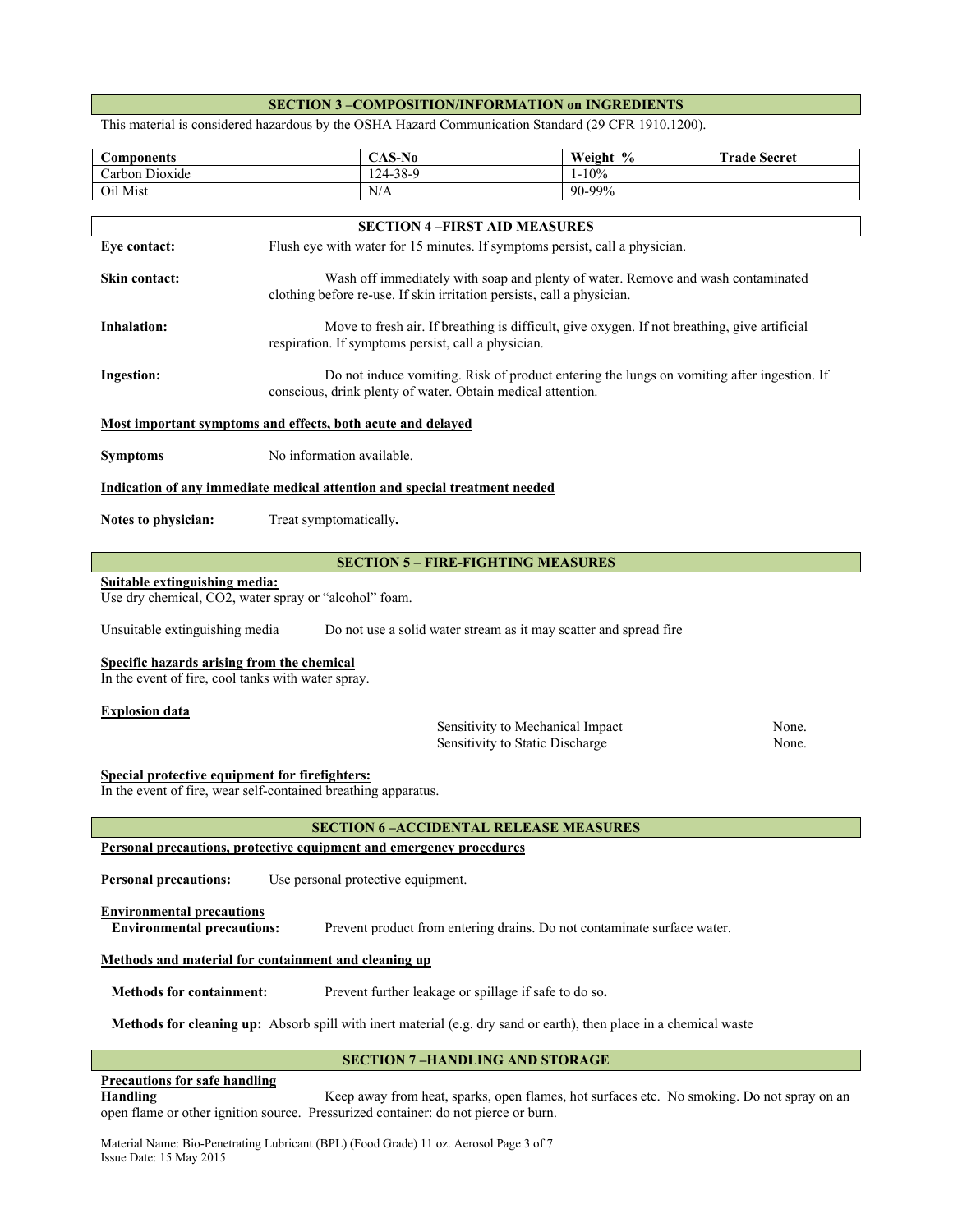# **Conditions for safe storage, including any incompatibilities**

**Storage Conditions Keep containers tightly closed in a cool, well-ventilated place** 

# **SECTION 8 –EXPOSURE CONTROLS/PERSONAL PROTECTION**

### **Control parameters**

# **Exposure Guidelines**

| Components     | <b>ACGIH TLV</b>       | $OSHA$ (TWA mg/m 3):    | <b>IDLH</b> |
|----------------|------------------------|-------------------------|-------------|
| Oil Mist       | $\rm{m}$ mg/m $\rm{m}$ | د mg/m `                |             |
| Carbon Dioxide | 9,000 (TWA) mg/m3 10h  | $9,000 \text{ mg/m}$ 8h |             |

# **Appropriate engineering controls**

| <b>Engineering measures to</b> |                                                                                                                                             |
|--------------------------------|---------------------------------------------------------------------------------------------------------------------------------------------|
| reduce exposure:               | Use only in area provided with appropriate exhaust ventilation.                                                                             |
|                                | Individual protection measures, such as personal protective equipment                                                                       |
| <b>Respiratory protection:</b> | No personal respiratory protective equipment normally required. In case of insufficient<br>ventilation wear suitable respiratory equipment. |
| Hand protection:               | Nitrile rubber Neoprene gloves                                                                                                              |
| Eye protection:                | Safety glasses                                                                                                                              |

**Skin and body protection:** Impervious clothing General Hygiene Considerations Avoid contact with skin, eyes and clothing **SECTION 9-- -PHYSICAL AND CHEMICAL PROPERTIES Typical information on basic physical and chemical properties** 

| <u>I ypical lilloi mation on basic physical and chemical properties</u> |                                              |
|-------------------------------------------------------------------------|----------------------------------------------|
| <b>Physical state</b>                                                   | Aerosol                                      |
| Appearance                                                              | Oil stream to mist as sprayed                |
| Odor                                                                    | Mild                                         |
| Color                                                                   | Transparent white                            |
| <b>Odor threshold</b>                                                   | No odor                                      |
| <b>Specific Gravity</b> ( $H_2O = 1$ ):                                 | .88 @ $15.6^{\circ}$ C                       |
| <b>Flash Point (PMCC):</b>                                              | $146^{\circ}$ C (295 $^{\circ}$ F)           |
| Kinematic viscosity:                                                    | 13 cSt @ $40^{\circ}$ C                      |
| <b>Pour Point:</b>                                                      | $-30^{\circ}$ C ( $-22^{\circ}$ F)           |
| <b>Explosive properties:</b>                                            | Material does not have explosive properties. |
| <b>Oxidizing properties:</b>                                            | See Section 2, No significant hazards.       |
| <b>Volatile Organic Compound (VOC):</b>                                 | Components contain No VOC according to CARB  |
| Melting: point/freezing point:                                          | Not Determined                               |
| <b>Boiling point /boiling range:</b>                                    | Not Determined                               |
| Flammability (solid, gas):                                              | Not Determined                               |
| <b>Flammability Limit in Air</b>                                        | Not Determined                               |
| <b>Evaporation rate:</b> (n-Butyl Acetate=1)                            | Approx. $\leq$ 1                             |
| <b>Percent Volatile:</b>                                                | Not Determined                               |
| <b>Boiling Point:</b>                                                   | Not Determined                               |
| <b>Vapor Density</b> ( $Air = 1$ ):                                     | $<$ 1                                        |
| Vapor pressure:                                                         | Not Determined                               |
| <b>Solubility in Water:</b>                                             | Insoluble                                    |
| <b>Upper flammability limit:</b>                                        | Not Determined                               |
| Lower flammability limit:                                               | Not Determined                               |
| <b>Partition coefficient:</b>                                           | Not Determined                               |
| <b>Autoignition temperature:</b>                                        | Not Determined                               |
| <b>Decomposition temperature:</b>                                       | Not Determined                               |
| <b>Other information</b>                                                |                                              |
| Softening point                                                         | No information available                     |
| Molecular weight                                                        | No information available                     |
| <b>Bulk density</b>                                                     | No information available                     |
|                                                                         |                                              |

# **SECTION 10 -STABILITY AND REACTIVITY**

# **Reactivity** Not applicable

# **Chemical stability**

**Stability** Stable under normal conditions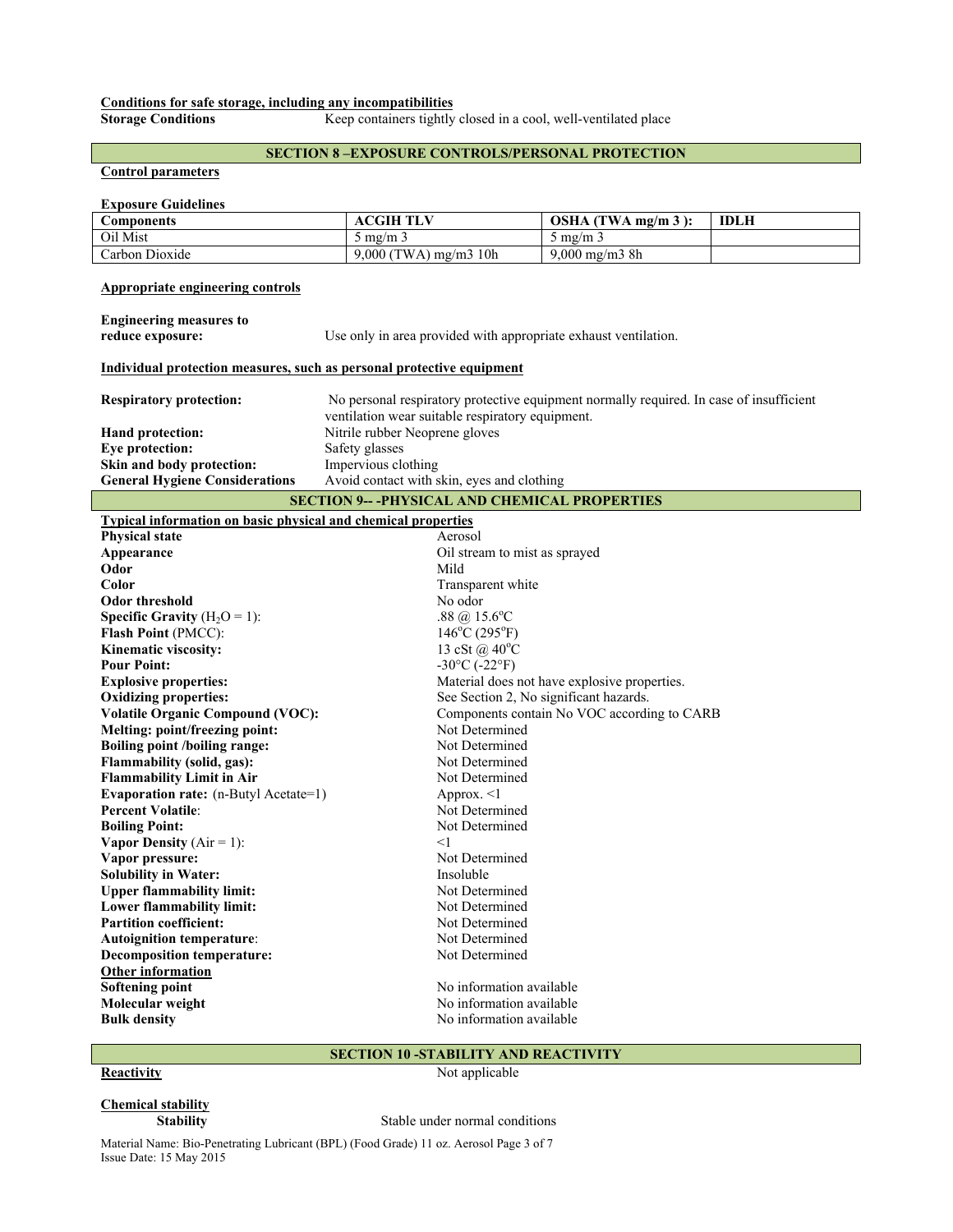# **Possibility of Hazardous Reactions**

|                                                                                                                                                                                                                                                                                                                                                                                                                                                                                                                                                   |                                                                | Possibility of Hazardous Reactions None under normal processing.                                                |                    |                        |
|---------------------------------------------------------------------------------------------------------------------------------------------------------------------------------------------------------------------------------------------------------------------------------------------------------------------------------------------------------------------------------------------------------------------------------------------------------------------------------------------------------------------------------------------------|----------------------------------------------------------------|-----------------------------------------------------------------------------------------------------------------|--------------------|------------------------|
| <b>Hazardous polymerization</b>                                                                                                                                                                                                                                                                                                                                                                                                                                                                                                                   |                                                                | Hazardous polymerization does not occur.                                                                        |                    |                        |
| <b>Conditions to avoid</b>                                                                                                                                                                                                                                                                                                                                                                                                                                                                                                                        |                                                                |                                                                                                                 |                    |                        |
| <b>Conditions to avoid</b>                                                                                                                                                                                                                                                                                                                                                                                                                                                                                                                        |                                                                |                                                                                                                 |                    |                        |
|                                                                                                                                                                                                                                                                                                                                                                                                                                                                                                                                                   |                                                                | Do not store at temperatures above 120°F                                                                        |                    |                        |
| <b>Hazardous Decomposition Products</b>                                                                                                                                                                                                                                                                                                                                                                                                                                                                                                           |                                                                |                                                                                                                 |                    |                        |
| <b>Products</b>                                                                                                                                                                                                                                                                                                                                                                                                                                                                                                                                   | <b>Hazardous Decomposition</b><br>None under normal processing |                                                                                                                 |                    |                        |
| <b>Incompatible materials</b>                                                                                                                                                                                                                                                                                                                                                                                                                                                                                                                     |                                                                |                                                                                                                 |                    |                        |
| <b>Incompatible materials</b>                                                                                                                                                                                                                                                                                                                                                                                                                                                                                                                     |                                                                | Oxidizing agents                                                                                                |                    |                        |
|                                                                                                                                                                                                                                                                                                                                                                                                                                                                                                                                                   |                                                                | <b>SECTION 11 - TOXICOLOGICAL INFORMATION</b>                                                                   |                    |                        |
| <b>Information on likely routes of exposure</b>                                                                                                                                                                                                                                                                                                                                                                                                                                                                                                   |                                                                |                                                                                                                 |                    |                        |
| <b>Product Information</b><br>Product does not present an acute toxicity hazard based on known or supplied information<br>Eye contact<br>Contact with eyes may cause irritation.<br>Skin contact<br>Substance does not generally irritate and is only mildly irritating to the skin.<br>Avoid breathing vapors or mists.<br><b>Inhalation</b><br>Ingestion may cause gastrointestinal irritation, nausea, vomiting and diarrhoea.<br>Ingestion<br>Potential for aspiration if swallowed.<br>Aspiration may cause pulmonary edema and pneumonitis. |                                                                |                                                                                                                 |                    |                        |
| <b>Components</b>                                                                                                                                                                                                                                                                                                                                                                                                                                                                                                                                 |                                                                | Oral LD50-                                                                                                      | <b>Dermal LD50</b> | <b>Inhalation LC50</b> |
| <b>Information on toxicological effects</b><br>Delayed and immediate effects as well as chronic effects from short and long-term exposure                                                                                                                                                                                                                                                                                                                                                                                                         |                                                                |                                                                                                                 |                    |                        |
| <b>Sensitization</b>                                                                                                                                                                                                                                                                                                                                                                                                                                                                                                                              |                                                                | No sensitization responses were observed.                                                                       |                    |                        |
| <b>Mutagenic effects:</b>                                                                                                                                                                                                                                                                                                                                                                                                                                                                                                                         |                                                                | Did not show mutagenic or teratogenic effects in animal experiments.                                            |                    |                        |
| Carcinogenicity                                                                                                                                                                                                                                                                                                                                                                                                                                                                                                                                   |                                                                | This product does not contain any carcinogens or potential carcinogens as listed by OSHA,                       |                    |                        |
|                                                                                                                                                                                                                                                                                                                                                                                                                                                                                                                                                   | IARC or NTP.                                                   |                                                                                                                 |                    |                        |
| <b>Reproductive toxicity</b><br><b>STOT - Single Exposure</b>                                                                                                                                                                                                                                                                                                                                                                                                                                                                                     |                                                                | This product does not contain any known or suspected reproductive hazards.<br>None under normal use conditions. |                    |                        |
| <b>STOT - Repeated Exposure</b>                                                                                                                                                                                                                                                                                                                                                                                                                                                                                                                   |                                                                | None under normal use conditions.                                                                               |                    |                        |
| <b>Aspiration hazard</b>                                                                                                                                                                                                                                                                                                                                                                                                                                                                                                                          |                                                                | May be fatal if swallowed and enters airways.                                                                   |                    |                        |
| <b>Numerical measures of toxicity - Product Information</b>                                                                                                                                                                                                                                                                                                                                                                                                                                                                                       |                                                                |                                                                                                                 |                    |                        |
| The following values are calculated based on chapter 3.1 of the GHS document.                                                                                                                                                                                                                                                                                                                                                                                                                                                                     |                                                                |                                                                                                                 |                    |                        |
| <b>ATEmix</b> (oral)<br><b>ATEmix</b> (dermal)                                                                                                                                                                                                                                                                                                                                                                                                                                                                                                    | $16516$ mg/kg<br>6607 mg/kg                                    |                                                                                                                 |                    |                        |
|                                                                                                                                                                                                                                                                                                                                                                                                                                                                                                                                                   |                                                                | <b>SECTION 12-ECOLOGICAL INFORMATION</b>                                                                        |                    |                        |

**Ecotoxicity:** No known hazards to the aquatic environment

**Biodegradation:** Based on previous biodegradability studies, the products provide Ultimate Biodegradation Pw1 >60% within 28 days in ASTM D-5864 Aerobic Aquatic Biodegradation of Lubricants.

**Aquatic/Ecotoxicity:** Based on previous studies, (OECD 201, 202, and 203) LC50/EC50 >3,000 ppm (3000 mg/L).

**Bioaccumulation:** No Potential to Bioconcentrate

**Soil Mobility:** Not Established

**Persistence and degradability:** Readily biodegradable >60% % after 28 days

**Water Mobility:** The product is insoluble and floats on water. **WGK:** 1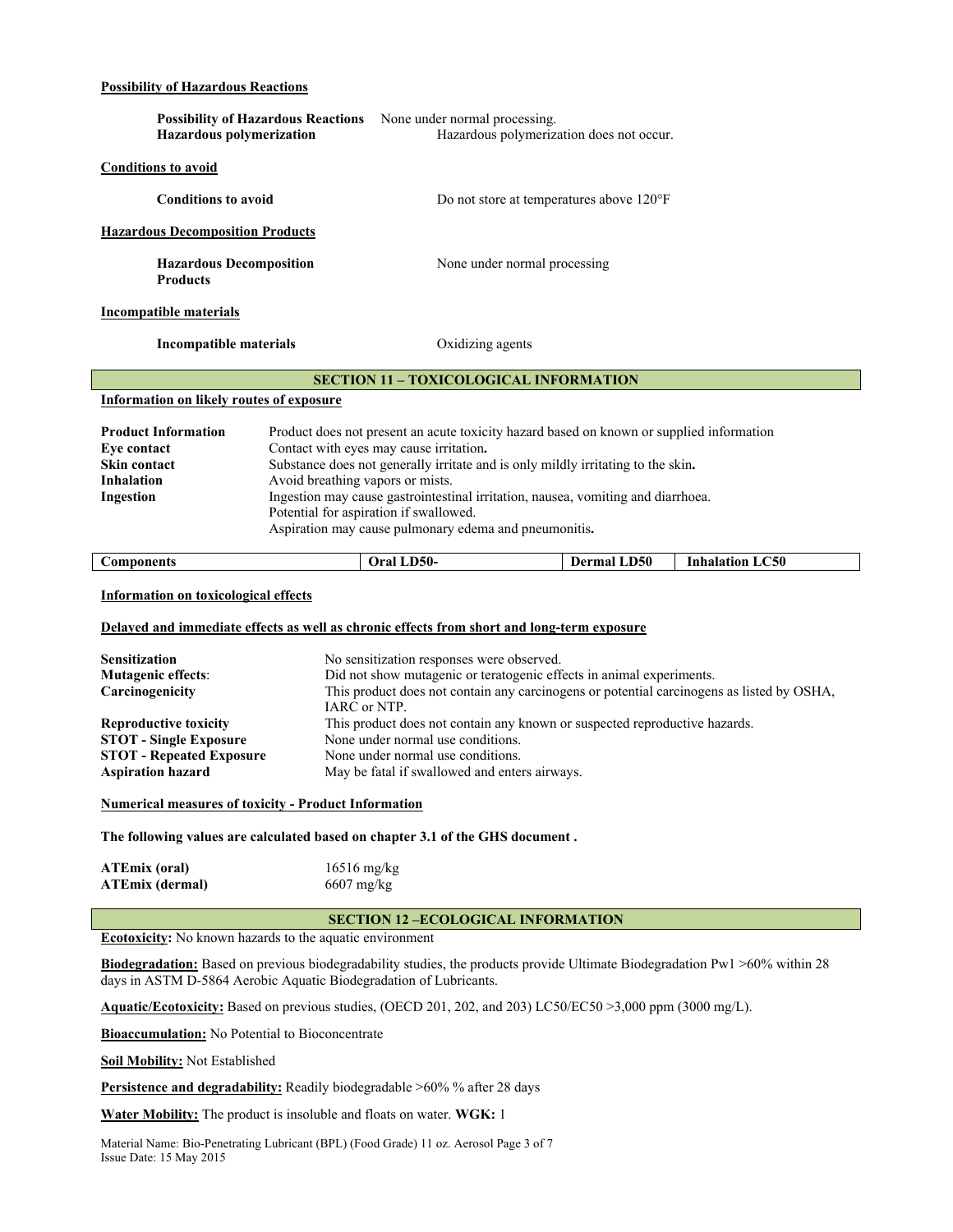#### **SECTION 13 –DISPOSAL INFORMATION**

#### **Waste treatment methods**

**Disposal of wastes** Disposal should be in accordance with applicable regional, national and local laws and regulations.

**Contaminated packaging** Do not reuse container**.**

# **SECTION 14 –TRANSPORTATION INFORMATION**

Aerosols (limited quantity), Class 2.2, ERG 126, UN 1950

Air (IATA) Aerosols (limited quantity), Class 2.2, ERG 126, UN 1950

Vessel Aerosol (limited quantity), Class 2.2, UN 1950

#### **SECTION 15 –REGULATORY INFORMATION**

# **International Inventories**

**TSCA: Listed in TSCA** 

### **TSCA - United States Toxic Substances Control Act Section 8(b) Inventory**

#### **Global Chemical Inventories:**

| <b>USA</b>             | All components of this material are on the US TSCA Inventory or are exempt.                                |  |
|------------------------|------------------------------------------------------------------------------------------------------------|--|
| EU                     | All components are in compliance with the EC Seventh amendment Directive 92/32/EEC.                        |  |
| Japan                  | All components are in compliance with the Chemical Substances Control Law of Japan.                        |  |
| Australia              | All components are in compliance with chemical notification requirements in Australia.                     |  |
| Canada                 | All components are in compliance with the Canadian Environmental Protection Act and are Canadian           |  |
| DSL/NDSL.              |                                                                                                            |  |
| Switzerland            | All components are in compliance with the Environmentally Hazardous Substances Ordinance in Switzerland.   |  |
| China                  | All components of this product are listed on the Inventory of Existing Chemical Substances in China        |  |
| Korea                  | All components are in compliance in Korea.                                                                 |  |
| <b>Philippines</b>     | All components are in compliance with the Philippines Toxic Substances and Hazardous and Nuclear Wastes    |  |
|                        | Control Act of 1990 (R.A. 6969).                                                                           |  |
| <b>TSCA:</b>           | All ingredients in this product are listed or exempt from listing on the TSCA Chemical inventory.          |  |
| <b>CEPA:</b>           | All ingredients in this product are listed or exempt from listing on the Canadian DSL/NDSL.                |  |
| <b>Proposition 65:</b> | This product contains no chemicals know to the state of California to cause cancer, birth defects of other |  |
|                        | reproductive harm.                                                                                         |  |

#### **Federal Regulations**

#### **SARA 313**

Section 313 of Title III of the Superfund Amendments and Reauthorization Act of 1986 (SARA). This product does not contain any chemicals which are subject to the reporting requirements of the Act and Title 40 of the Code of Federal Regulations, Part 372

# **SARA 311/312 Hazard Categories**

| Acute Health Hazard               | <b>Yes</b> |
|-----------------------------------|------------|
| Chronic Health Hazard             | N٥         |
| Fire Hazard                       | $N_{0}$    |
| Sudden release of pressure hazard | <b>Yes</b> |
| Reactive Hazard                   | Nο         |

# **CWA (Clean Water Act)**

This product does not contain any substances regulated as pollutants pursuant to the Clean Water Act (40 CFR 122.21 and 40 CFR 122.42)

#### **CERCLA**

This material, as supplied, does not contain any substances regulated as hazardous substances under the Comprehensive Environmental Response Compensation and Liability Act (CERCLA) (40 CFR 302) or the Superfund Amendments and